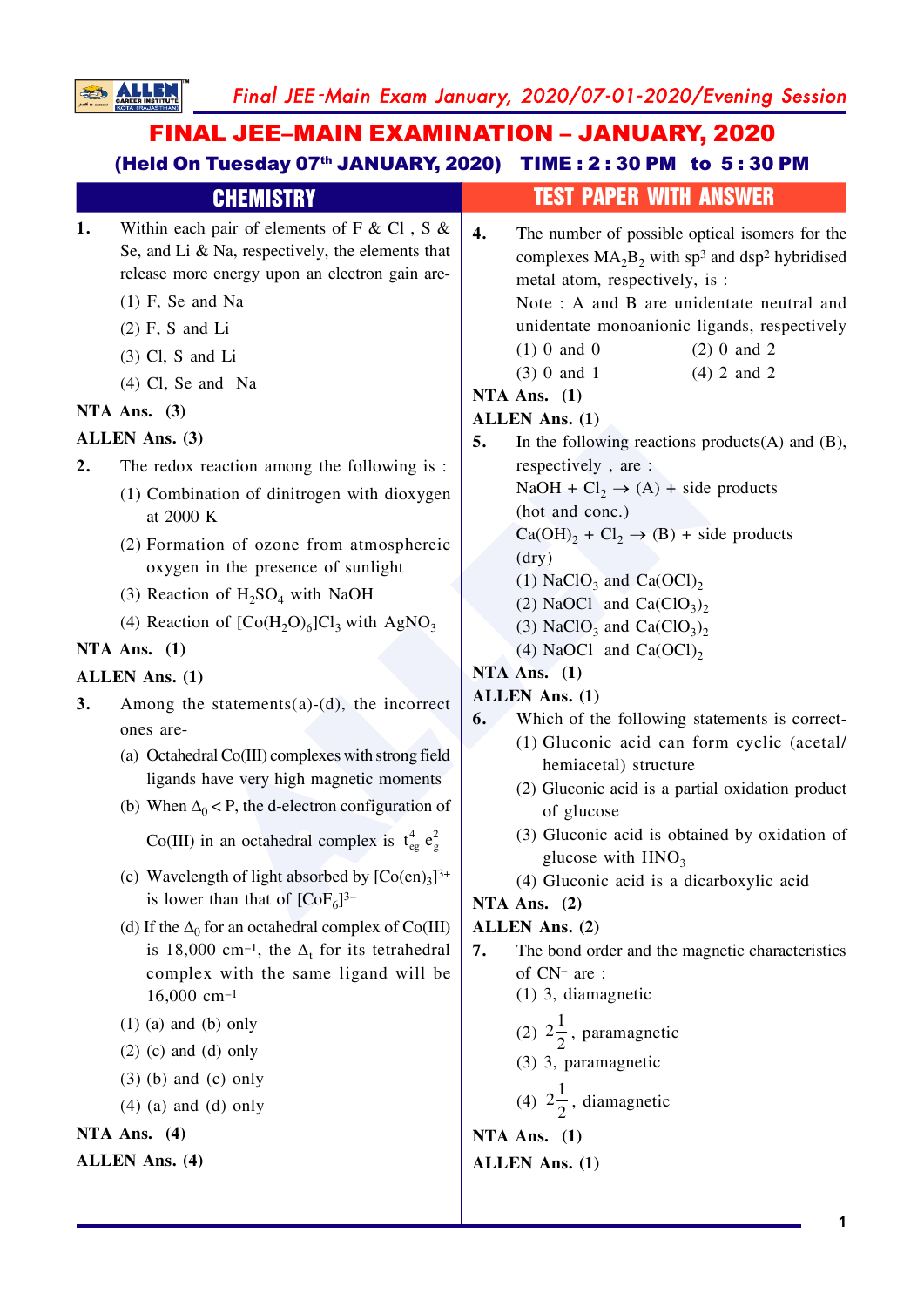## Final JEE -Main Exam January, 2020/07-01-2020/Evening Session

**8.** The equation that is incorrect is -(1)  $(\Lambda_{\text{m}}^{0})_{\text{NaBr}} - (\Lambda_{\text{m}}^{0})_{\text{NaI}} = (\Lambda_{\text{m}}^{0})_{\text{KBr}} - (\Lambda_{\text{m}}^{0})_{\text{NaBr}}$ (2)  $(\Lambda_{\text{m}}^{0})_{\text{H}_{2}\text{O}} = (\Lambda_{\text{m}}^{0})_{\text{HCl}} + (\Lambda_{\text{m}}^{0})_{\text{NaOH}} - (\Lambda_{\text{m}}^{0})_{\text{I}}$  ${\Lambda_{\rm m}^0}$   $_{\rm H_2O}$  =  $\left({\Lambda_{\rm m}^0} \right)_{\rm HCl}$  +  $\left({\Lambda_{\rm m}^0} \right)_{\rm NaOH}$  -  $\left({\Lambda_{\rm m}^0} \right)_{\rm NaCl}$ (3)  $(\Lambda_{\text{m}}^{0})_{\text{KCl}} - (\Lambda_{\text{m}}^{0})_{\text{NaCl}} = (\Lambda_{\text{m}}^{0})_{\text{KBr}} - (\Lambda_{\text{m}}^{0})_{\text{NaBr}}$ (4)  $(\Lambda_{\text{m}}^{0})_{\text{NaBr}} - (\Lambda_{\text{m}}^{0})_{\text{NaCl}} = (\Lambda_{\text{m}}^{0})_{\text{KBr}} - (\Lambda_{\text{m}}^{0})_{\text{KCl}}$ 

## **NTA Ans.** (1)

#### **ALLEN** Ans. (1)

**9.** In the following reaction sequence NH 2



the major products  $B$  is -



### **NTA Ans.** (1)

#### **ALLEN** Ans. (1)

- **10.** Two open beakers one containing a solvent and the other containing a mixture of that solvent with a non volatile solute are together sealed in a container. Over time  $-$ 
	- $(1)$  The volume of the solution does not change and the volume of the solvent decreases
	- $(2)$  The volume of the solution decrease and the volume of the solvent increases
	- $(3)$  The volume of the solution increase and the volume of the solvent decreases
	- $(4)$  The volume of the solution and the solvent does not change

**AIR** 

**JEE (ADV.)** 

2019

**Kartikey Gupta** 

**NTA Ans.** (3) **ALLEN** Ans. (3)

> **Admissions Open** Class 6 to 12 & 12 Pass

> > allen.ac.in

11. A chromatography column, packed with silica gel as stationary phase, was used to separate a mixture of compounds consisting of  $(A)$ benzanilide  $(B)$  aniline and  $(C)$  acetophenone. When the column is eluted with a mixture of solvents, hexane: ethyl acetate  $(20:80)$ , the sequence of obtained compounds :

 $(1)$  (B), (C) and (A) (2) (C), (A) and (B)

S

 $(3)$  (A), (B) and (C)  $(4)$  (B), (A) and (C)

## **NTA Ans.** (2)

- **ALLEN** Ans. (2)
- **12.** Consider the following reactions:



### **NTA Ans.** (2)

#### **ALLEN** Ans. (2)

**13.** Identify the correct labels of A, B and C in the following graph from the options given below:



Root mean square speed  $(V_{\text{rms}})$ ; most probable speed  $(V \rightarrow 2)$ : Average speed  $(V \rightarrow 2)$  $\lambda$ 

$$
(1) A - V_{rms} ; B - V_{mp} ; C - V_{av}
$$

%/&>S^v8?Srms8@Smp

(3) 
$$
A - V_{mp}
$$
;  $B - V_{rms}$ ;  $C - V_{av}$ 

(4) 
$$
A - V_{mp}
$$
;  $B - V_{av}$ ;  $C - V_{rms}$ 

**NTA Ans.** (4) **ALLEN** Ans. (4)

> Appear in ASAT on 19 Jan. 2020 **0744-2757575**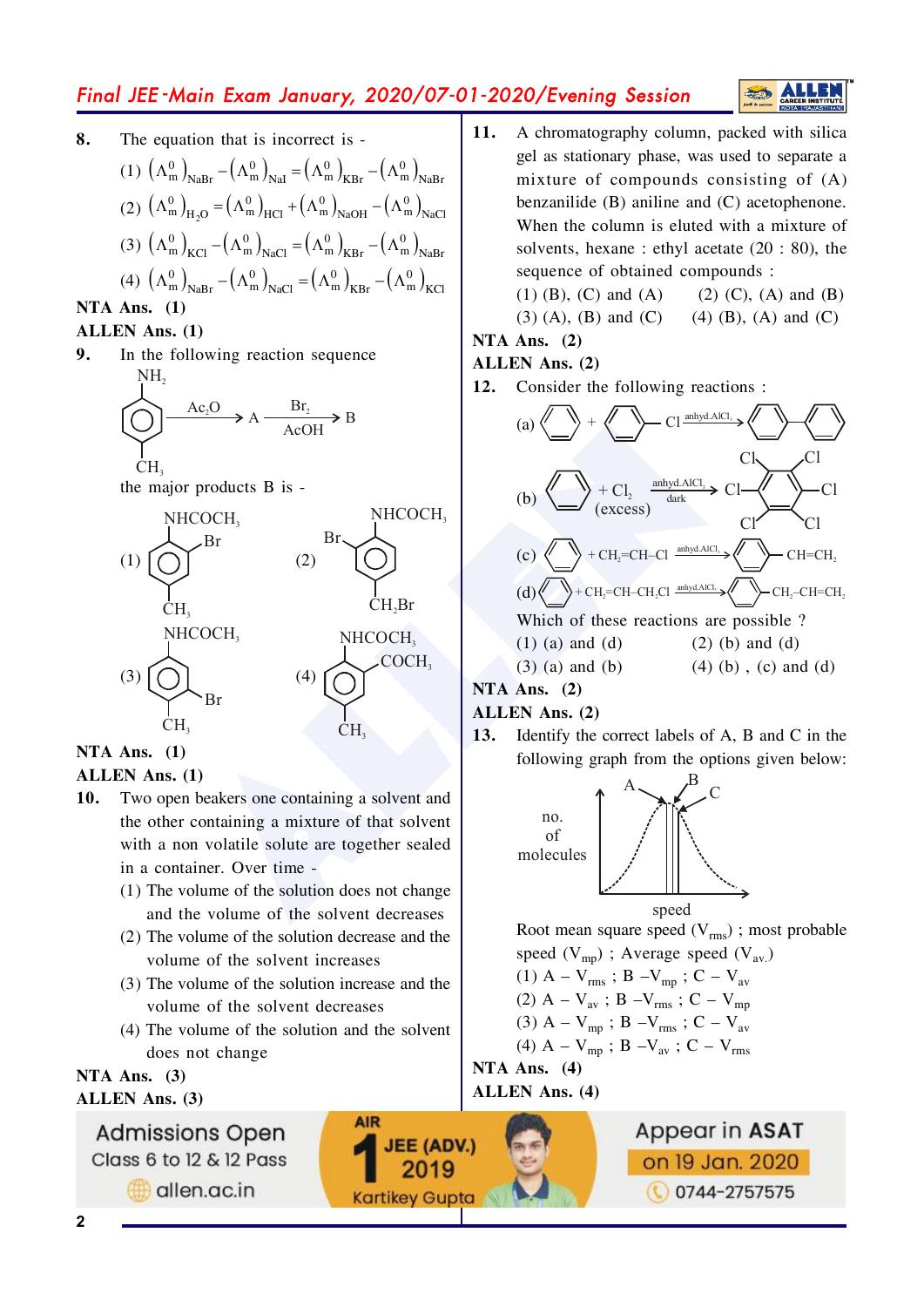## Final JEE-Main Exam January, 2020/07-01-2020/Evening Session

- 14. Among the statements  $(a) - (d)$ , the correct ones are -
	- (a) Decomposition of hydrogen peroxide gives dioxygen
	- (b) Like hydrogen peroxide, compounds, such as  $KClO_3$ ,  $Pb(NO_3)$  and  $NaNO_3$ when heated liberated dioxygen
	- (c) 2-Ethylanthraquinone is useful for the industrial preparation of hydrogen peroxide.
	- (d) Hydrogen peroxide is used for the manufacture of sodium perborate
	- $(1)$  (a), (b) and (c) only
	- $(2)$  (a) and (c) only
	- $(3)$  (a), (b), (c) and (d)
	- $(4)$  (a), (c) and (d) only

#### NTA Ans.  $(3)$

#### ALLEN Ans. (3)

For the following reactions : 15.

 $\blacktriangleright$  CH<sub>3</sub>CH<sub>2</sub>CH<sub>2</sub>Z + Br  $CH, CH, CH, Br + Z^ \triangle$  CH, CH=CH, + HZ + Br

where

$$
Z^{\dagger} = CH_3CH_2O^{\dagger} \quad (A) \text{ or } H_3C-C-O^{\dagger}(B),
$$
  
CH<sub>3</sub>  
CH<sub>3</sub>

 $k_s$  and  $k_e$ , are, respectively, the rate constants for the substitution and elimination, and  $\mu =$ 

 $\frac{k_s}{k}$ , the correct options is -(1)  $\mu_B > \mu_A$  and  $k_e(B) > k_e(A)$ (2)  $\mu_B > \mu_A$  and  $k_e(A) > k_e(B)$ (3)  $\mu_A > \mu_B$  and  $k_e(B) > k_e(A)$ (4)  $\mu_{\text{A}} > \mu_{\text{B}}$  and  $k_{\text{e}}(A) > k_{\text{e}}(B)$ NTA Ans.  $(3)$ 

**ALLEN** Ans. (3)

**Admissions Open** Class 6 to 12 & 12 Pass allen.ac.in

- $16.$ The refining method used when the metal and the impurities have low and high melting temperatures, respectively, is -
	- $(1)$  zone refining
	- (2) liquation
	- (3) vapour phase refining
	- (4) distillation

#### NTA Ans.  $(2)$

#### **ALLEN Ans.** (1)

17. The correct order of stability for the following alkoxides is:

$$
O' = O'
$$
  
\nNO<sub>2</sub> NO<sub>2</sub> O<sub>2</sub>N<sup>o</sup> (C)  
\n(A) (B) (C)  
\n(1) (C) > (B) > (A)  
\n(2) (C) > (A) > (B)  
\n(3) (B) > (C) > (A)

$$
\mathbf{r} = \mathbf{r} \times \mathbf{r}
$$

 $(4)$  (B) > (A) > (C)

### $NTA$  Ans. (1)

#### **ALLEN Ans.** (1)

- 18. The ammonia  $(NH_3)$  released on quantitative reaction of 0.6 g urea  $(NH_2CONH_2)$  with sodium hydroxide (NaOH) can be neutralized  $by:$ 
	- $(1)$  100 ml of 0.1 N HCl
	- $(2)$  200 ml of 0.4 N HCl
	- $(3)$  100 ml of 0.2 N HCl
	- $(4)$  200 ml of 0.2 N HCl

NTA Ans.  $(3)$ 

**ALLEN Ans. (3)**